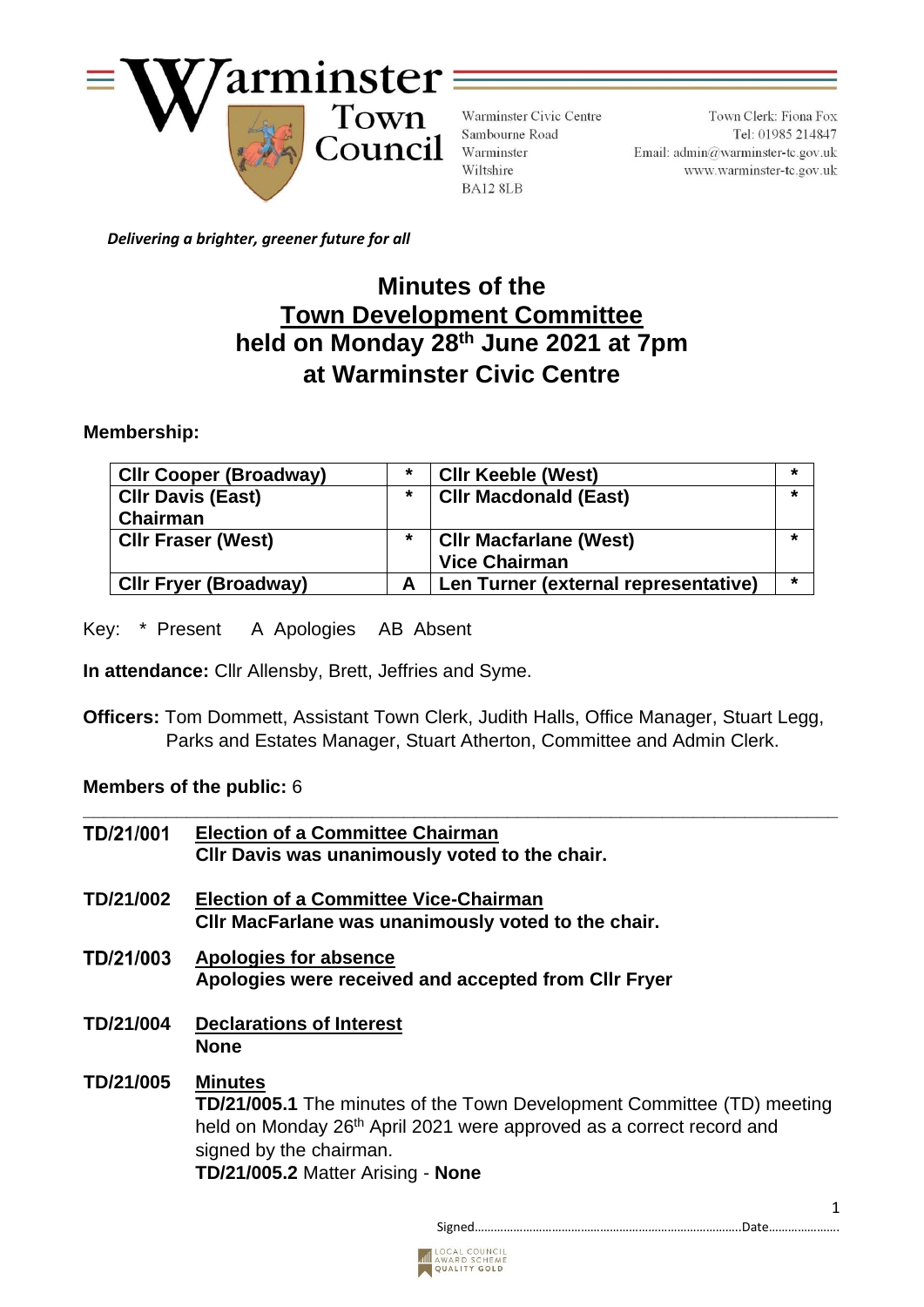# **TD/21/006 Chairman's Announcements None**

**TD/21/007 Questions None.**

## **TD/21/008 Public Participation**

Tim Spinney, organiser of The Warminster Open Fair, spoke with reference to 11.2, asked for the use of the WTC logo on the publications for the fair.

Cllr Brett spoke in support of the logo being used on the publications for The Warminster Open Fair.

Cllr Syme spoke in reference to 18.1, detailed his consultation with residents of Marsh Road, Deverill Road and the surrounding roads. He detailed measurements of the roads of noted issue and the dangers that residents, bus drivers, pedestrians and other road users face on a daily basis.

Steve Bond (speaking on behalf of two landowners) addressed the council regarding the Folly Lane open green space. Mr Bond asked the council to consider membership to Spatial Planning Review Working Group ensuring that there would be no conflicts of interests in the membership.

#### **TD/21/009 Reports from Unitary Authority Members None**

**TD/21/010 Appointment of Advisors to the Town Development Committee Mr Len Turner was unanimously co-opted as an advisor to the Town Development Committee.**

# **TD/21/011 Events**

**TD/21/011.1 The following Members were appointed to work with officers and partner organisations on preparations for:**

Cllr Jeffries - Remembrance Sunday - 14 th November 2021 Cllr Fraser - Christmas Lights Switch On - 27<sup>th</sup> November 2021 Cllr Cooper - Spring in the Park 2022 - 1<sup>st</sup> May 2022 Cllr Macdonald - The Queen's Platinum Jubilee  $-2^{nd}$ -5<sup>th</sup> June 2022

#### **TD/21/011.2 Warminster Open Fair - Sunday 1st August.**

It was resolved that the permission would not be granted for the coat of arms to be used but the Town Council would allow a strap line of support to be used: **'Warminster Town Council welcome this event.'**

#### **TD/21/012 Tynings Allotments**

Members **noted** the minutes of the meeting held on 13th April 2021



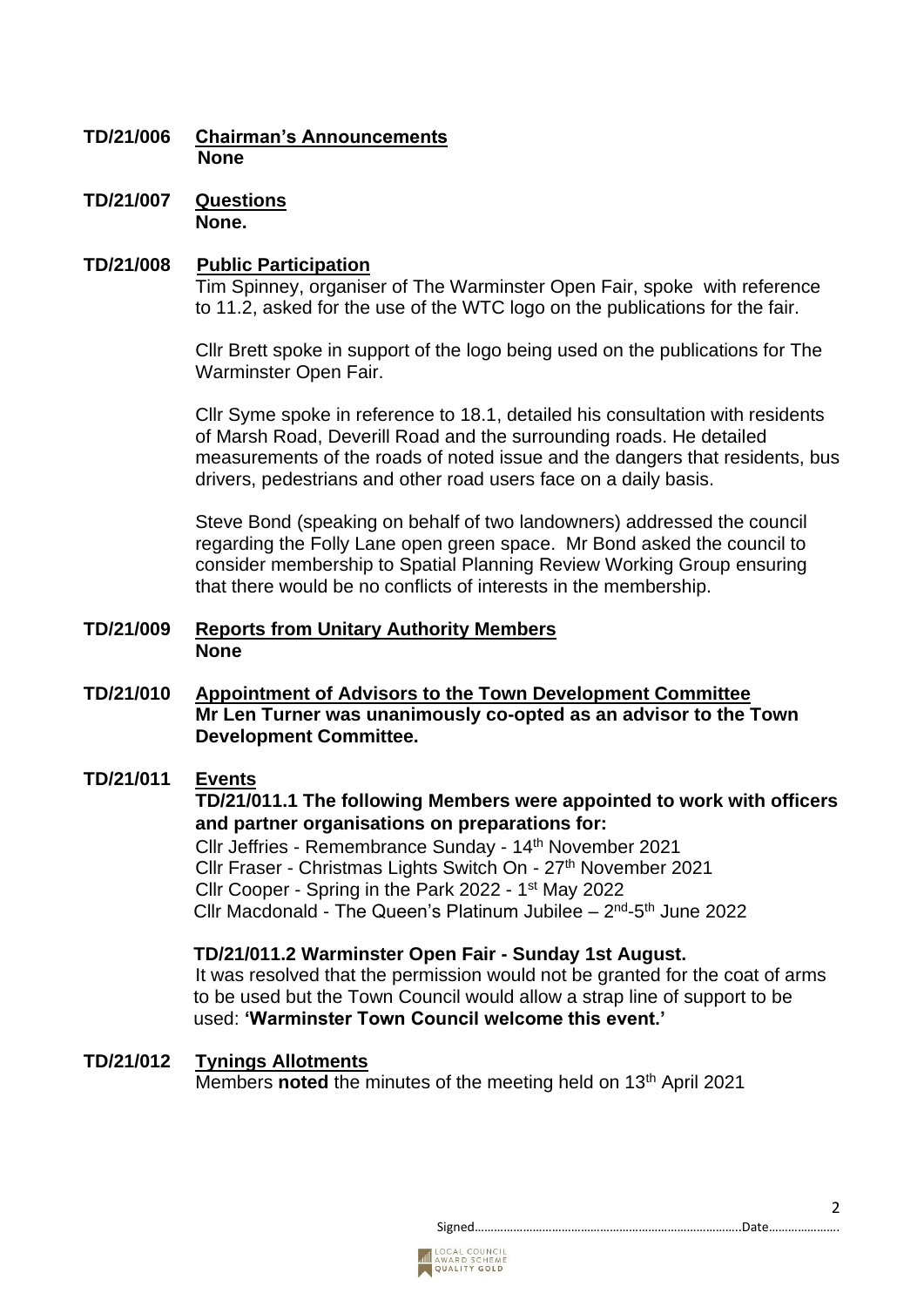# **TD/21/013 Flood Wardens**

Len Turner and Trevor Woodyatt were appointed to be Flood Wardens. Cllr Fraser requested that a press release would be written detailing the role in order to attract interest from the public to take up the role.

# **TD/21/014 Town Community Speedwatch**

Cllr Syme was appointed as Warminster's Community Speedwatch Champion 2021 – 2022. Cllr Macdonald proposed that the committee consider the purchase of two portable SIDs once the current available traffic counts have been looked at and liaison with Wiltshire Police has been had, about their use. **The committee resolved to vote unanimously in favour.**

# **TD/21/015 Town Litter Champion** Cllr Keeble was appointed as the Town Litter Champion 2021-22

## **TD/21/016 Working Groups**

## **TD/21/016.1 CCTV Sub-Committee**

| <b>Represented bodies</b>                 | <b>Membership 2021 - 2022</b>          |
|-------------------------------------------|----------------------------------------|
| Wiltshire Council (Warminster)            | <b>Cllr Andrew Davis</b>               |
| Wiltshire Council (Westbury)              | <b>Cllr Suzanne Wickham</b>            |
| <b>Wiltshire Police</b>                   | <b>PC Vicky Howick</b>                 |
| Local businesses                          | Mr Dave Deacon                         |
| <b>Warminster Garrison</b>                | <b>GSM Michael Martin</b>              |
|                                           | SO <sub>2</sub> Adam Pamment           |
| <b>Warminster Town Council (Officers)</b> | Town Clerk, CCTV Supervisor, Parks and |
|                                           | <b>Estate Manger</b>                   |
| <b>Westbury Town Council (Officer)</b>    | Deborah Urch, Westbury Town Clerk.     |
|                                           | <b>CIIr Shelia Kimmins</b>             |
| <b>Westbury Town Council</b>              |                                        |
| <b>West Wilts Trading Estate</b>          | <b>Peter Sammons</b>                   |
| <b>Warminster Town Council</b>            | Cllrs Fraser, Macdonald, Allensby      |

**Cllrs Fraser, Macdonald, Allensby were unanimously appointed as members of the CCTV Sub-Committee.**

**TD/21/016.2 Flood and Emergency Working Group:** The working group is tasked with updating the Warminster Town Council flood plan and the Warminster Town Council emergency plan.

# **Members resolved to unanimously appoint:**

#### **Membership 2021 – 2022**

Cllr Sue Fraser

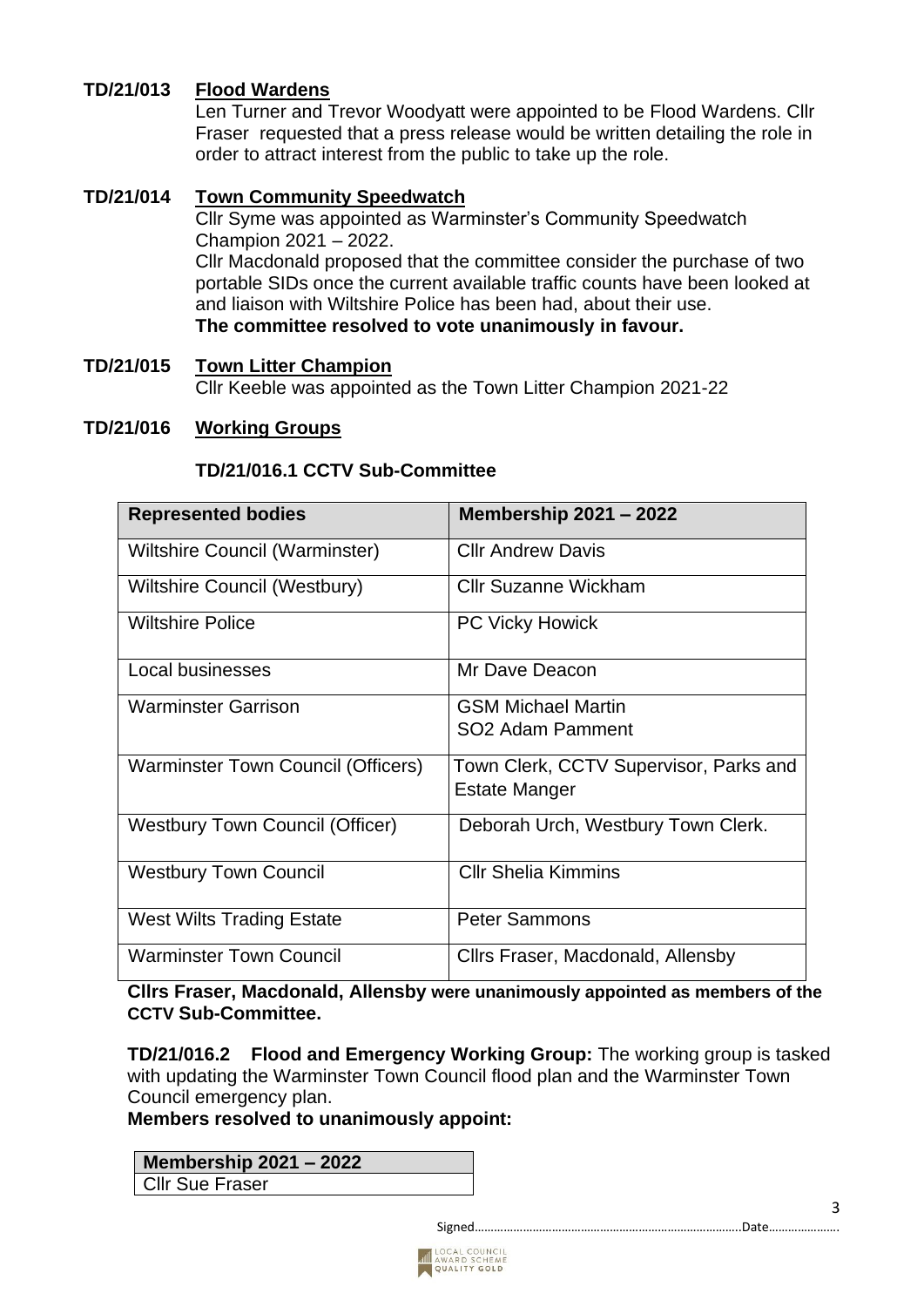| Len Turner             |  |
|------------------------|--|
| <b>Trevor Woodyatt</b> |  |

# **TD/21/016.3 Spatial Planning Review Working Group (SPRWG)**.

 The working group is tasked with monitoring and reporting on all Warminster based Spatial Planning Issues including Town Settlement Boundary Issues being considered or proposed by Wiltshire Council. For example, planning applications based upon the Core Strategy for Wiltshire and Warminster which need to be assessed or reviewed in accordance with the policies of the Warminster Neighbourhood Plan.

# **Members resolved to unanimously appoint:**

| <b>Membership 2021 - 2022</b> |
|-------------------------------|
| Len Turner                    |
| Nigel Linge                   |
| <b>Harriet James</b>          |
| <b>Tracy Clifford</b>         |
| Cllr John Syme                |

 **TD/21/016.4 Cycle Route Improvements: T**he working group is tasked with bringing forwarded suggested improvements to the local cycle routes. **Members resolved to unanimously appoint:**

| <b>Membership 2021 - 2022</b> |  |
|-------------------------------|--|
| Nigel Linge                   |  |
| <b>Harriet James</b>          |  |
| Colin French                  |  |
| <b>CIIr Chris Robbins</b>     |  |
| <b>CIIr Steve Jeffries</b>    |  |

 **TD/21/016.5 Regeneration Working Group:** The working group is tasked with bringing forwarded suggestions for the regeneration of Warminster. **Members resolved to appoint: Cllrs Fraser and Brett**

| <b>Membership 2021 - 2022</b> |  |
|-------------------------------|--|
| Len Turner                    |  |
| <b>Cllr Sue Fraser</b>        |  |
| <b>Cllr Denis Brett</b>       |  |

# **TD/21/016.6 Wiltshire Area Localism and Planning Group (WALPA) –**

Wiltshire Area Localism and Planning Group (WALPA) are a collection of Wiltshire Town and Parish Councils concerned about the lack of a five-year housing supply was having on the effectiveness of Neighbourhood Plans.

**Members resolved to appoint Cllrs Syme and Brett**

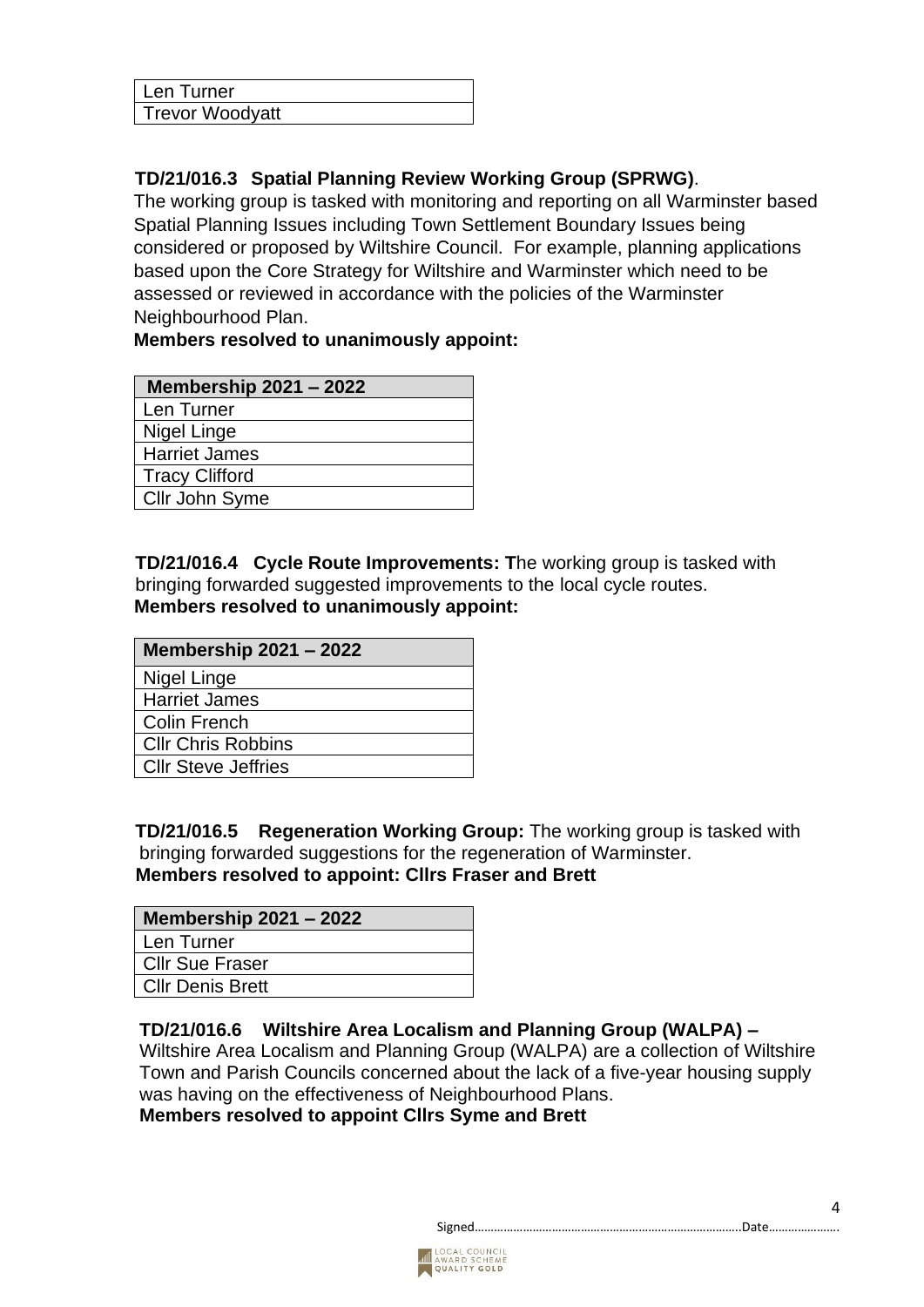# **TD/21/017 Community Area Transport Group (CATG)**

**Members noted** that the dates for the next Warminster CATG meetings are Wednesday 21st July 2021, Wednesday 27th October 2021 and Wednesday 19th January 2022, all starting at 10am, venue to be confirmed.

# **TD/21/018 New Issues for CATG**

#### **TD/21/018.1 Highway issues at Deverill Road.**

A member of the public has requested double yellow lines on the junction of Marsh Street and Deverill Road as there are continuous problems with cars being parked there.

#### **Members resolved to vote unanimously in favour that this be referred to CATG**

## **TD/21/018.2 Widening of a pavement on Imber Road.**

A member of the public has requested pavement widening on Imber Road. **Members resolved to vote unanimously in favour that this be referred to CATG** 

## **TD/21/018.3 North Row**

A member of the public has requested double yellow lines being placed in the 'circle' by the entrance to North Row and consideration of a 10-mph zone at North Row.

 **Members resolved that they would write to the North Row residents to gain a consensus view of the issues before a decision is made.**

#### **TD/21/018.4 Pedestrian Crossing in Weymouth St**

A member of the public concerned about traffic speeding in Weymouth Street has asked for consideration of a pedestrian crossing to be installed where the traffic island by Regal Court.

 **Members resolved that they would write to the Regal Court residents to gain a consensus view of the issues before a decision is made.**

## **TD/21/018.5 Woodcock Lane**

 A member of the public has requested more parking in Woodcock Lane. **Members resolved that they would not refer this to CATG but would write to residents, expressing their understanding of the issue. In addition, they would remind the residents of parking in the local vicinity.**

## **TD/21/019 Street Light Smallbook Lane – request for removal**

Wiltshire Council have asked: Would Warminster Town Council support the request of a resident for the removal of the streetlight in Smallbrook Lane, or be willing to undertake some local consultation to identify support for or against removal?

**Members resolved that time was needed for evaluation of the measures already taken by Wiltshire Council to be considered before any further decision.**

## **TD/21/020 Southwest Operational Flood Working Group**

Cllr Fraser delegated the report to be delivered by Len Turner. Mr Turner reported that there was discussion around the access by both Wiltshire Council and the public to information about Flood Zones 3a and 3b.